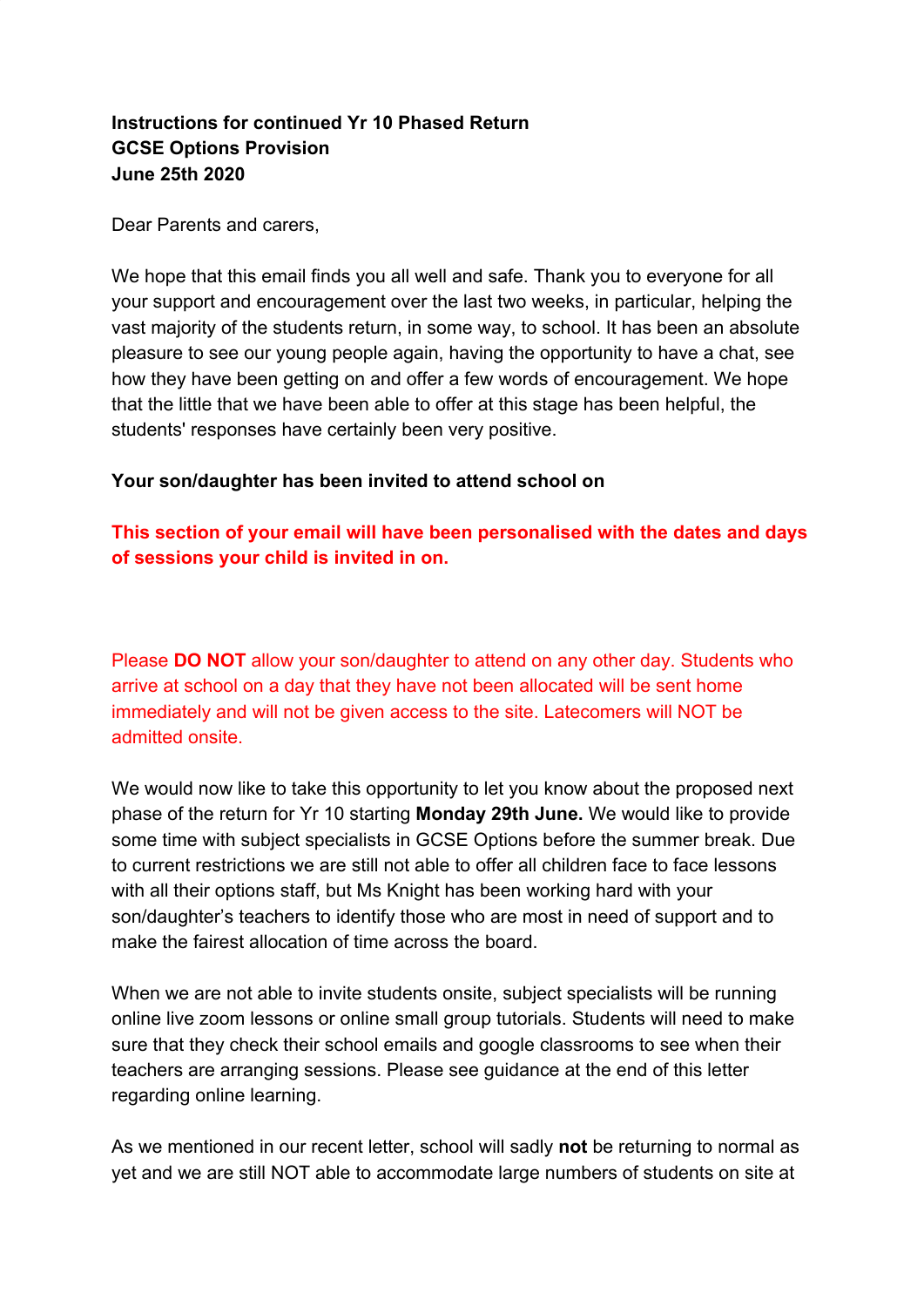# any one time. Numbers will continue to be limited to a maximum of 40 per day - one quarter of the Yr 10 cohort. **PLEASE REMEMBER THAT ONLY INVITED STUDENTS WILL BE ALLOWED ACCESS TO THE SCHOOL SITE ON ANY ONE DAY.**

Please remember that remote learning will still continue for **all** classes over the next two weeks. We are planning to provide an opportunity for all tutors to make personal, one to one contact with families prior to the summer break and will be in touch nearer the time with details of arrangements for your son/daughter's pastoral meeting.

# **Students are now familiar with the arrival routines at school. ALL groups will arrive via the Elder Road entrance.**

Key worker and vulnerable provision remains unaltered and accessed via Crown Dale entrance.

We have been very impressed with the sensible, calm and mature approach of the students who have been on site over the last two weeks but we would like to remind families that we will continue to take exceptional steps with respect to Health & Safety measures on-site.

Please refer to our previous letter which contains;

- **All** the details of the Health and Safety Procedures we have put in place.
- Reference to the amendments to our Behaviour Policy please see our website for details.
- Travel arrangements.

### **[Behaviour Policy Addendum Covid 19](https://www.thenorwoodschool.org/page/?title=Policies+%26amp%3B+Documents&pid=23&action=saved)**

[Most recent government advice June 23rd](https://www.gov.uk/government/publications/preparing-for-the-wider-opening-of-schools-from-1-june/planning-guide-for-secondary-schools)

# **ONLY TEACHERS WILL CONTINUE TO MOVE BETWEEN ZONES**

**Year 10 -** Arrival onsite **from** 9am.

**Session 1** 9:30am – 10:30am

Zones Cleaned

Supervised Break and hand wash 10:30 – 10:45am

**Session 2** 10:45 – 11:45am

Zones Cleaned

Supervised Lunch and hand wash 11:45am - 12:15pm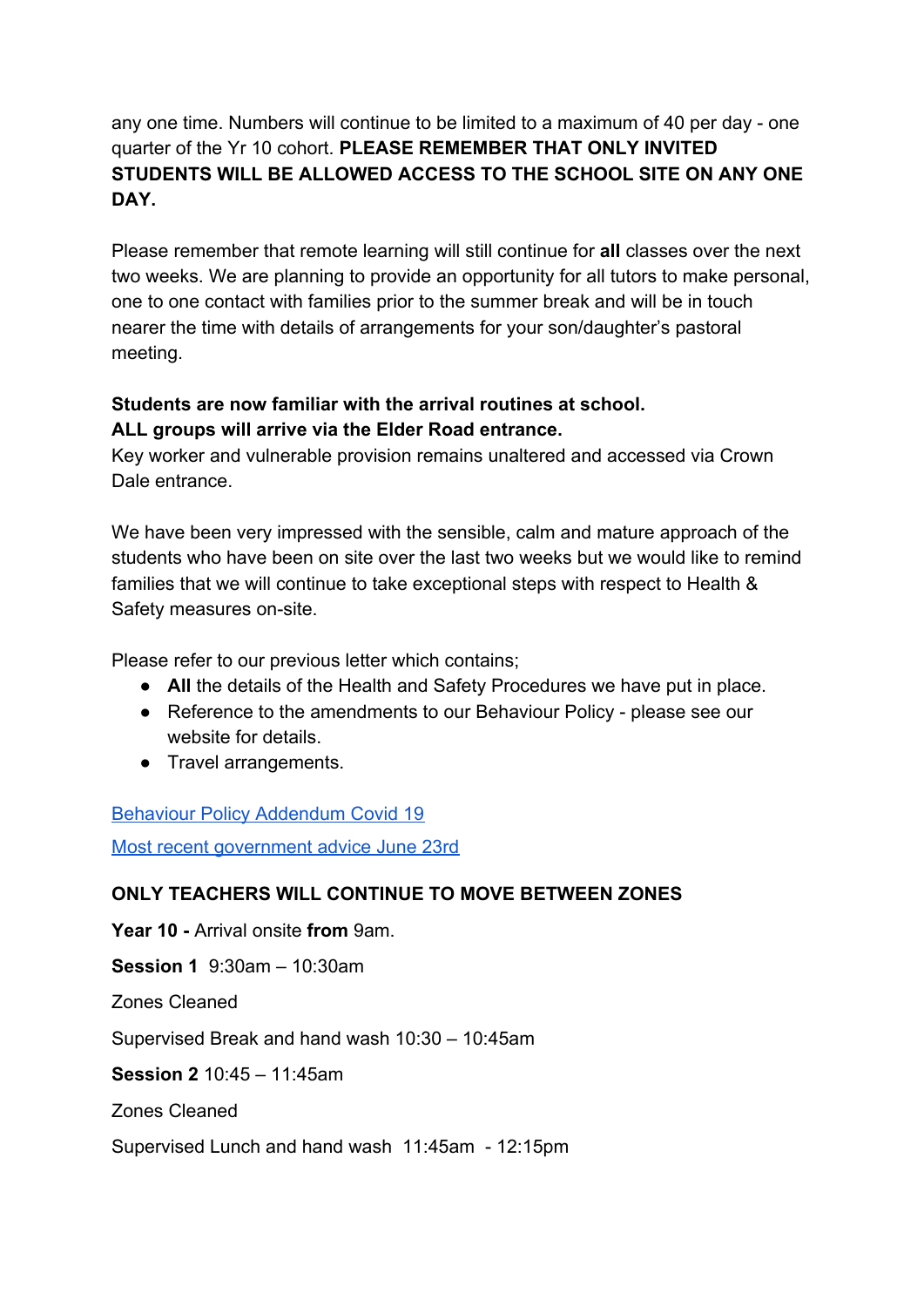**Session 3** 12:15pm – 1:15m - Hand wash and escorted off site

### *Students will be reminded NOT to congregate outside the school gates or in the local area or on their way to and from school.*

### **Code of Conduct for Live Lessons**

These will be made use of with Year 10 subject to the following guidance:

Use of Virtual teaching resources (ZOOM or Google Meet) Staff/students WILL share the following expectations:

**Muted & Invisible:** If the format of the lesson requires that students are muted and invisible then, this must remain the case for the duration of the session. Delivering lessons online is far harder than in a classroom and the teacher may want to use these protocols to ensure that everyone can remain focussed on the learning material. Failure to adhere to this rule will involve the teacher removing the student from the lesson.

**Audio available:** The teacher may want to hear the views of students in these sessions. Where this is the case, students will remain muted until asked to speak by the teacher. If people speak simultaneously then no one will be heard; muting also ensures that no background noise interferes with the quality of sound for all involved. The teacher will unmute the student (or ask them to do so) at the appropriate time; afterwards they should return to being muted.

**Chat:** Students will not comment on other students' comments - they are only able to ask questions directly to the host. Just as in class we encourage students to ask for help, so in a virtual world we want to hear any questions students may have. It is likely that if you have a question about the work then others will as well so please ask! However it's important that these questions are sensible and written appropriately – slang, emojis and abbreviations should be avoided. In Google Classroom the Chat is viewable to all and so this is particularly important. Any misuse of this feature will result in the chat facility being disabled and in some cases, students may have to leave the session and/or be banned from future use. **Video available:** If the teacher wants to see the students as part of the lesson, students will be told this in advance and then the following rules must be followed:

- All participants must wear **suitable clothing** whilst the session is taking place;
- The sessions must take place in an **appropriate room**. Preferably this would be a communal living space and **not** a bedroom but it will need to be a space that allows the session to take place without interruption and disruption;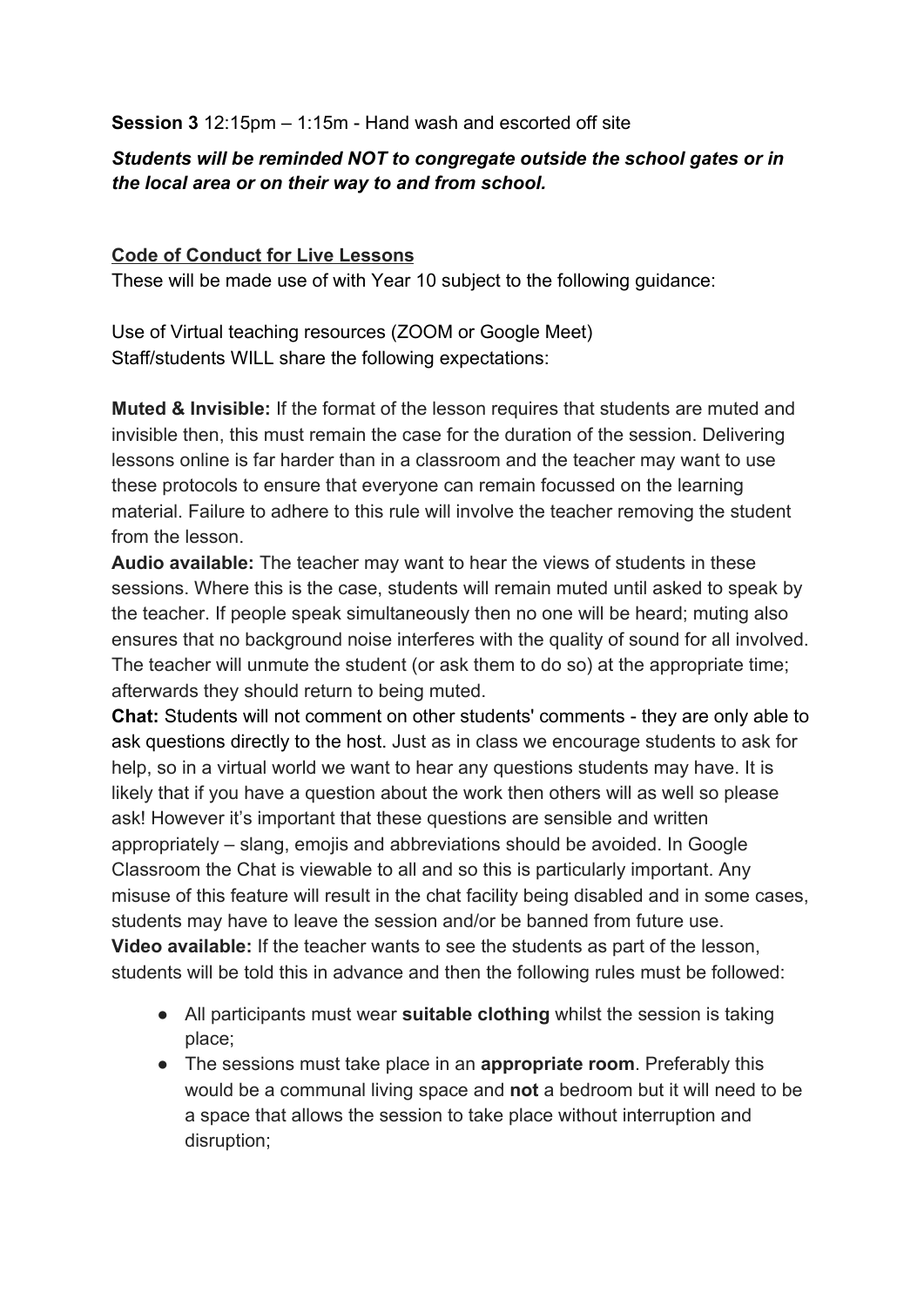- Pupils and parents/carers must ensure that the **environment**, both physical and digital is **professional and neutral**. Extra care must be taken to ensure that private or sensitive information is not accidentally shared. All other web browsers and programs **must be closed** before starting the lesson.
- If only 1 student is online with a member of staff the lesson cannot continue

Parents are encouraged to monitor the content of online lessons and their children's participation wherever possible

Professional behaviour will be expected - inappropriate student behaviour will lead to disconnection of the student from their online lesson followed by a report for poor conduct on Behaviour Watch with further sanctions. Please note the following safety precautions:

- Staff will ensure that they have enabled all the key safety features on their zoom account to prevent hacking.
- Password protected every zoom meeting must have its own password required to gain entry this will be emailed to those in the group prior to the session.
- Waiting room will be enabled the waiting room is a virtual space that a potential participant sits in on their own before the meeting. The host/teacher can see who is in the waiting room and has to permit them entry before they can join the meeting. Anyone who is not supposed to be there or whose name the host does not recognise will not be admitted
- Meeting will be locked once all the students have arrived the host will lock the meeting meaning that nobody else can enter.
- Only the host/teacher can share their screen this feature means that none of the other participants in the meetings can share their screens and so are unable to broadcast anything but their own video stream
- Students will not be able to rename themselves.
- All sessions are automatically recorded, having asked the students consent to do this before they enter the meeting, and stored securely on the cloud.
- Profile pictures are disabled.
- Private chat between participants is disabled.
- Virtual backgrounds are switched off.

Thank you for taking the time to read this email, please do continue to keep in touch via email with your child's form tutor in the first instance if you have any questions about the 'in school' provision over the next couple of weeks.